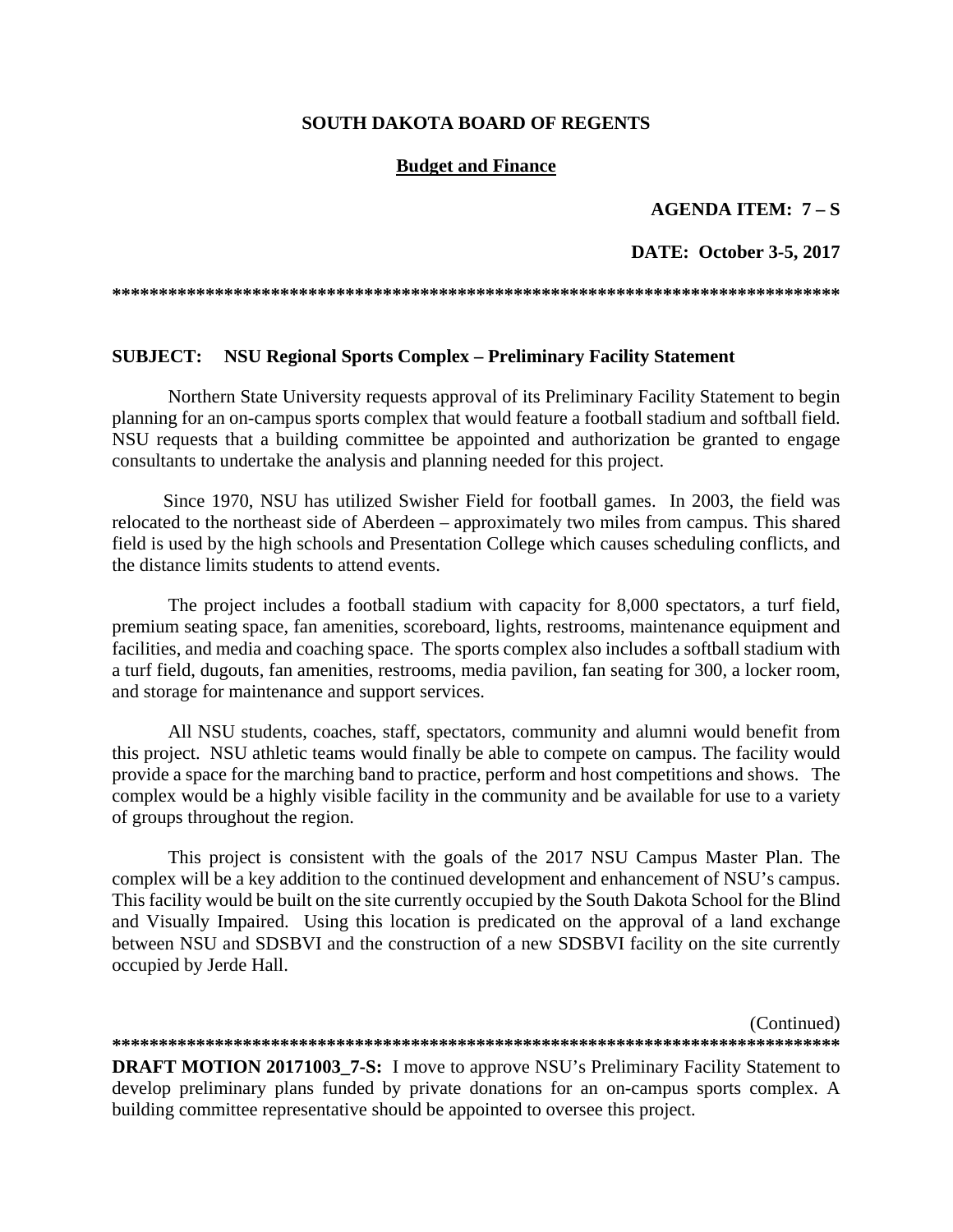NSU Regional Sports Complex Preliminary Facility Statement October 3-5, 2017 Page 2 of 2

The budget for development of a Facility Program Plan is \$300,000-500,000; this will be funded by private donations through the foundation. The proposed funding sources for construction will also come from private donations. A comprehensive capital campaign will be initiated to secure funding for the full cost of the project; currently a quiet phase of the capital campaign has begun and substantial amounts of pledges have been confirmed.

Additional details of the project can be found in NSU's attached Preliminary Facility Statement. If approved, the Board president should appoint a building committee representative to oversee the project.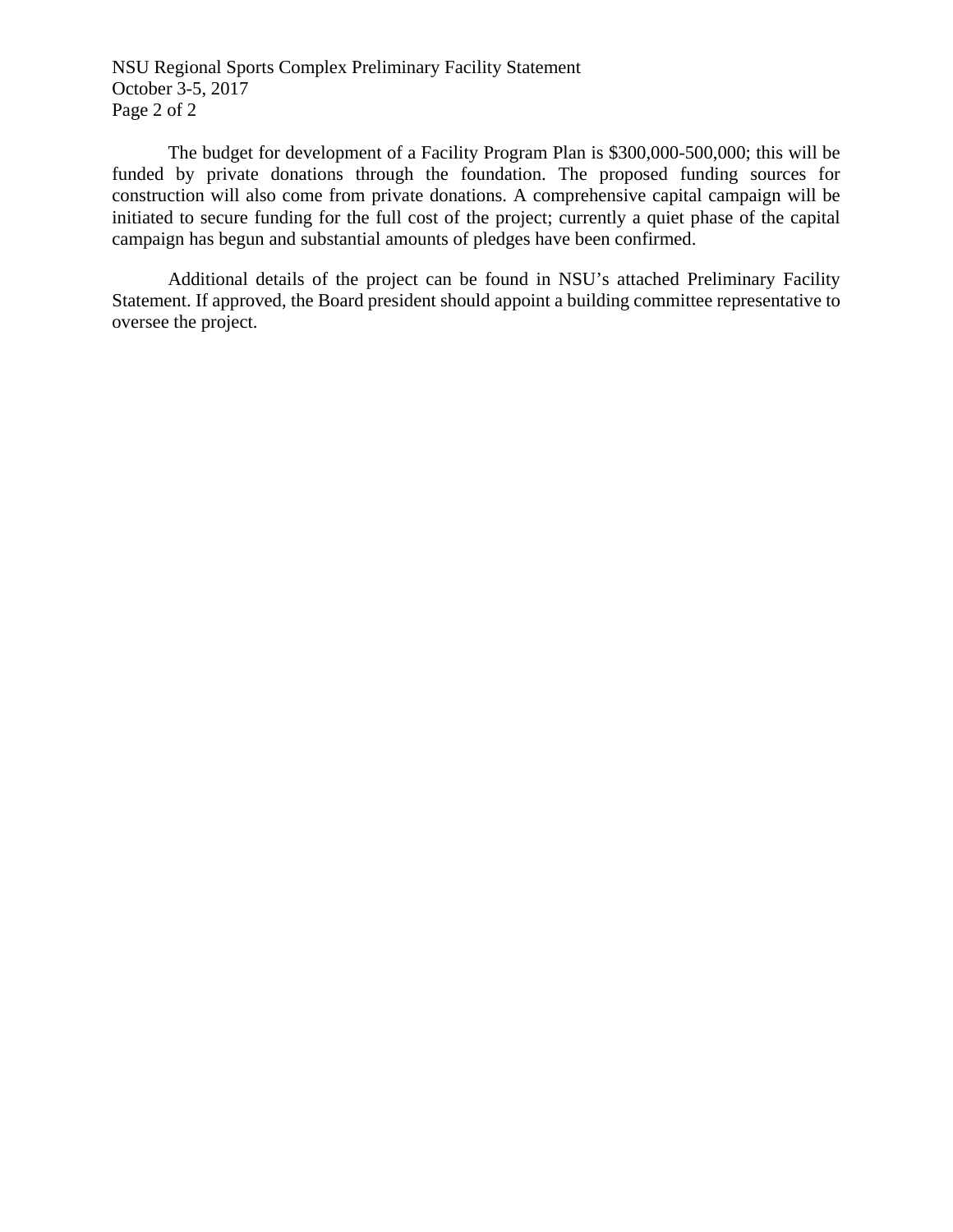#### **PRELIMINARY FACILITY STATEMENT Regional Sports Complex Northern State University**

**NSU requests approval of this Preliminary Facility Statement to develop preliminary plans for an on campus sports complex that would feature a football stadium and softball field. NSU requests that a building committee be appointed and authorization be granted to engage consultants to undertake the analysis and planning needed for this project.** 

## **1. GENERAL PROGRAMMATIC NEED TO BE ADDRESSED**

This project would enable NSU to develop plans for an on-campus facility that will provide the ability for both football and softball to compete on campus. NSU football last competed on campus in the 1930's and softball has never competed on campus. Since the 1970's, NSU football games have been played at Swisher Field. In 2003, the field was moved from the northeast side of Aberdeen to its current location at Aberdeen Central High School which is approximately two miles from NSU's campus. Swisher Field is utilized by Aberdeen Central High School, Roncalli High School, NSU and Presentation College. The NSU softball team practices and competes at the Moccasin Creek Softball Complex owned by the City of Aberdeen. Utilizing off campus facilities creates scheduling issues and makes it challenging for students to participate in and attend events.

The project would include a football stadium with capacity for 8,000 spectators, a turf field, premium seating space, fan amenities, scoreboard, lights, restrooms, maintenance equipment and facilities, and media and coaching space. The sports complex would also include a softball stadium with a turf field, dugouts, fan amenities, restrooms, media pavilion, fan seating for 300, a locker room, and storage for maintenance and support services. Parking would also be included and be available for use by individuals attending events at the sports complex, the Barnett Center and to the students living in the nearby residence halls.

## **2. ANALYSIS OF CONSTITUENTS TO BE SERVED**

All NSU students, coaches, staff, spectators, community and alumni would benefit from this project. NSU athletic teams would finally be able to compete on campus. Athletic competitions play a major role in the life of a campus by engaging the student body and drawing spectators to campus.

## **3. ADDITIONAL SERVICES OFFERED**

The facility would provide a space for the marching band to practice, perform and host competitions and shows. The complex would be a highly visible facility in the community and be available for use to a variety of groups throughout the region.